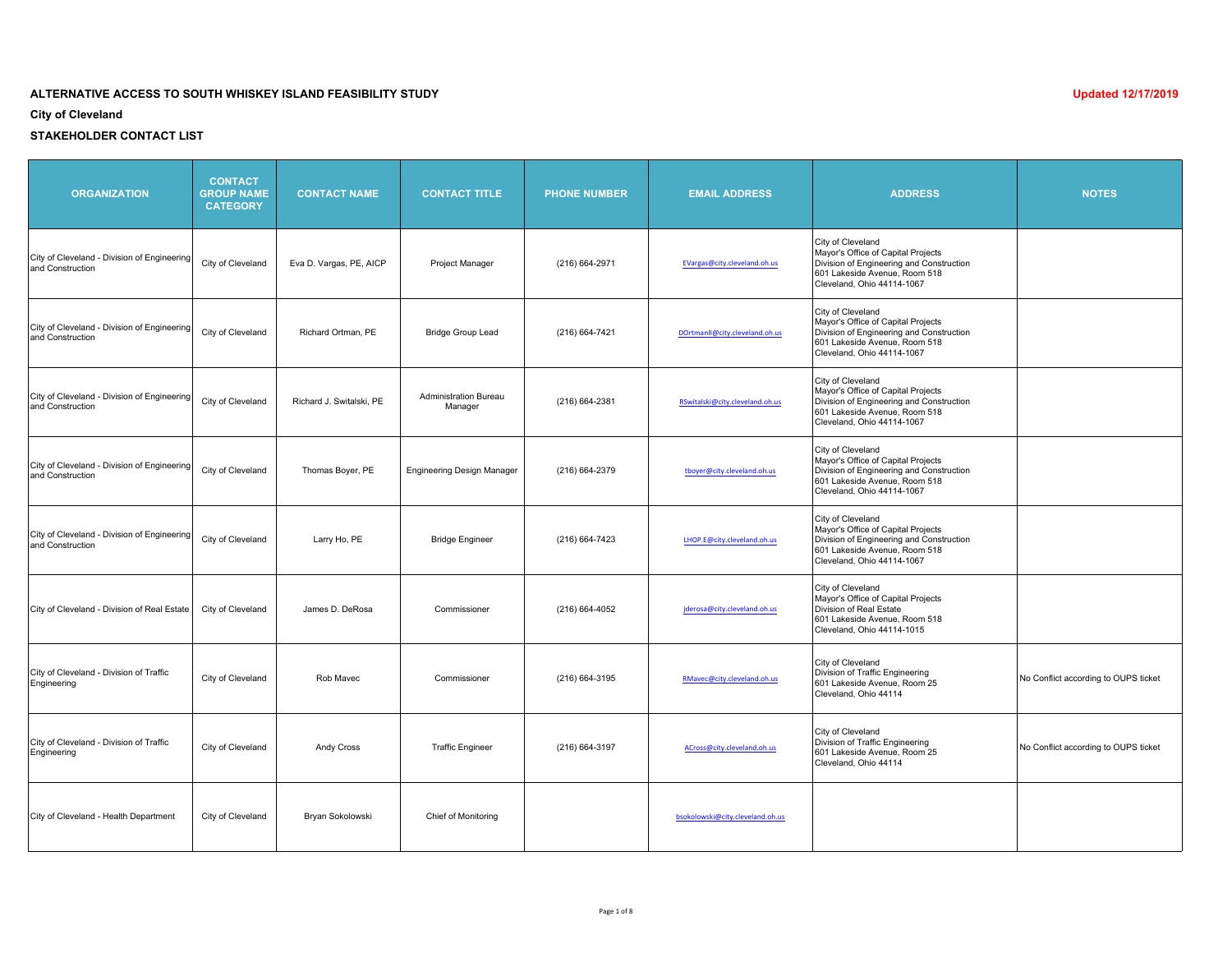**City of Cleveland**

| <b>ORGANIZATION</b>                                                          | <b>CONTACT</b><br><b>GROUP NAME</b><br><b>CATEGORY</b> | <b>CONTACT NAME</b>   | <b>CONTACT TITLE</b>                                    | <b>PHONE NUMBER</b>                       | <b>EMAIL ADDRESS</b>          | <b>ADDRESS</b>                                                                                     | <b>NOTES</b>                                               |
|------------------------------------------------------------------------------|--------------------------------------------------------|-----------------------|---------------------------------------------------------|-------------------------------------------|-------------------------------|----------------------------------------------------------------------------------------------------|------------------------------------------------------------|
| Norfolk Southern Corporation                                                 | Private Company                                        | <b>Mark Felicetti</b> | <b>Property Manager</b>                                 | (614) 438-6914                            |                               | Norfolk Southern Corporation<br>8000 Ravines Edge Court, Suite 100<br>Columbus, Ohio 43235         |                                                            |
| Norfolk Southern Corporation                                                 | Private Company                                        | E. W. Chambers        | <b>Engineer Public Improvements</b><br>(OH, KY, and MI) | (404) 529-1436<br>(470) 728-5546 (cell)   | Eldridge.Chambers@nscorp.com  | Norfolk Southern Corporation<br>1200 Peachtree Street<br>Atlanta, GA 30309                         |                                                            |
| Norfolk Southern Corporation                                                 | Private Company                                        | Aaron Katrancha       | Senior Port Development<br>Manager                      | (757)-823-5491<br>(757) 374-5656 (cell)   | Aaron.Katrancha@nscorp.com    | Norfolk Southern Corporation<br>1200 Peachtree Street<br>Atlanta, GA 30309                         |                                                            |
| Norfolk Southern Corporation                                                 | Private Company                                        | Solomon Jackson       |                                                         | $(614)$ 438-6915<br>(614) 370-2373 (cell) | Soloman.Jackson@nscorp.com    | Norfolk Southern Corporation<br>8000 Ravines Edge Court, Suite 100<br>Columbus, Ohio 43235         | Real Estate Person at NS.                                  |
| Norfolk Southern Corporation                                                 | Private Company                                        | Jeff Allen            | <b>Cleveland Terminal</b><br>Superintendent             | (216) 898-5079<br>(567) 277-8482 (cell)   | Jeff.Allen@nscorp.com         | Norfolk Southern Corporation<br>4860 W. 150th Street<br>Cleveland, Ohio 44135                      | Main Cleveland Terminal Contact                            |
| Norfolk Southern Corporation                                                 | Private Company                                        | <b>Scott Steele</b>   | Rail Operations Manager                                 | (216) 898-5104<br>(614) 315-0716 (cell)   | Scott.Steele@nscorp.com       | Norfolk Southern Corporation<br>4860 W. 150th Street<br>Cleveland, Ohio 44135                      | Secondary Cleveland Terminal Contact                       |
| STV Incorporated<br>[Performing engineering reviews for<br>Norfolk Southern] | Private Company                                        | Will McGee, PE        | Project Manager                                         | (678) 735-7645<br>(770) 262-2404 (cell)   | William.McGee@nscorp.com      | <b>STV</b> Incorporated<br>1201 Peachtree Street, NE, Suite 1550<br>Atlanta, GA 30361-3560         | Copy Will McGee on all correspondences<br>to E.W. Chambers |
| City of Cleveland - Planning Commission                                      | City of Cleveland                                      | Anthony Santora       | Architect/Urban Design<br>Specialist                    | (216) 664-3815                            | ASantora@city.cleveland.oh.us | City of Cleveland<br>Planning Commission<br>601 Lakeside Avenue, Room 501<br>Cleveland, Ohio 44114 |                                                            |
| City of Cleveland - Planning Commission                                      | City of Cleveland                                      | Marka Fields          | Chief City Planner                                      | (216) 664-3465                            | MFields@city.cleveland.oh.us  | City of Cleveland<br>Planning Commission<br>601 Lakeside Avenue, Room 501<br>Cleveland, Ohio 44114 |                                                            |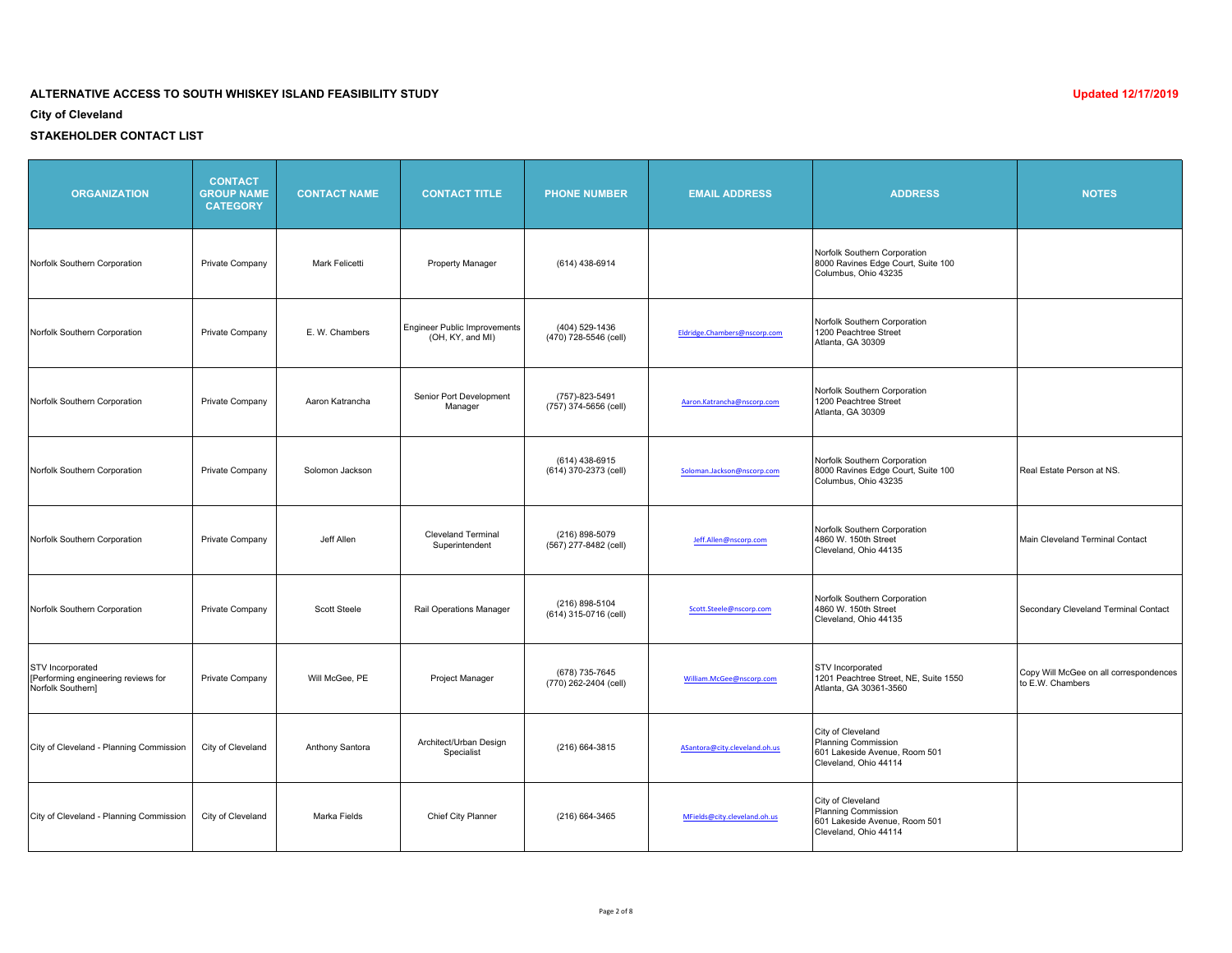**City of Cleveland**

| <b>ORGANIZATION</b>                                       | <b>CONTACT</b><br><b>GROUP NAME</b><br><b>CATEGORY</b> | <b>CONTACT NAME</b> | <b>CONTACT TITLE</b>   | <b>PHONE NUMBER</b>                            | <b>EMAIL ADDRESS</b>                | <b>ADDRESS</b>                                                                                                                    | <b>NOTES</b>                                                                                                      |
|-----------------------------------------------------------|--------------------------------------------------------|---------------------|------------------------|------------------------------------------------|-------------------------------------|-----------------------------------------------------------------------------------------------------------------------------------|-------------------------------------------------------------------------------------------------------------------|
| City of Cleveland - Planning Commission                   | City of Cleveland                                      | Nickol Calhoun      | <b>City Planner</b>    | (216) 664-3817                                 | Ncalhoun@city.cleveland.oh.us       | City of Cleveland<br>Planning Commission<br>601 Lakeside Avenue, Room 501<br>Cleveland, Ohio 44115                                | Assigned as the city planner for this<br>section of downtown. Would like to be<br>included in bi-weekly meetings. |
| City of Cleveland - Department of<br>Economic Development | City of Cleveland                                      | Rick Barga          | <b>Acting Director</b> | (216) 664-4274                                 | rbarga@city.cleveland.oh.us         | City of Cleveland<br>Department of Economic Development<br>601 Lakeside Avenue, Room 210<br>Cleveland, Ohio 44114                 |                                                                                                                   |
| City of Cleveland - Department of<br>Economic Development | City of Cleveland                                      | David Ebersole      | Director               | (216) 664-2204                                 | debersole@city.cleveland.oh.us      | City of Cleveland<br>Department of Economic Development<br>601 Lakeside Avenue, Room 210<br>Cleveland, Ohio 44114                 |                                                                                                                   |
| City Council - Ward 3                                     | City of Cleveland                                      | Kerry McCormack     | Councilman - Ward 3    | (216) 664-2691                                 | kmccormack@clevelandcitycouncil.org | <b>Cleveland City Council</b><br>601 Lakeside Avenue, Room 220<br>Cleveland, Ohio 44114                                           | See Ward Map:<br>http://www.clevelandcitycouncil.org/find-my-<br>ward                                             |
| City Council - Ward 15                                    | City of Cleveland                                      | Matt Zone           | Councilman - Ward 15   | (216) 664-4235                                 | mzone@clevelandcitycouncil.org      | <b>Cleveland City Council</b><br>601 Lakeside Avenue, Room 220<br>Cleveland, Ohio 44114                                           | See Ward Map:<br>http://www.clevelandcitycouncil.org/find-my-<br>ward                                             |
| Downtown Cleveland Alliance (DCA)                         | Community<br><b>Development Group</b>                  |                     |                        | (216) 736-7799                                 | dtcle@downtowncleveland.com         | Downtown Cleveland Alliance<br>1010 Euclid Avenue, 3rd Floor<br>Cleveland, Ohio 44115                                             |                                                                                                                   |
| Cargill Deicing Technology                                | Private Company                                        | Nick Newsome        | Mine Manager           | (216) 357-4642                                 | nick_newsome@cargill.com            | Cargill Deicing Technology<br>2400 Ships Channel, Whiskey Island<br>Cleveland, Ohio 44101                                         |                                                                                                                   |
| Cargill Deicing Technology                                | Private Company                                        | Steve Horne         | Site General Manager   | (216) 357-4601                                 | steve horne@cargill.com             | Cargill Deicing Technology<br>2400 Ships Channel, Whiskey Island<br>Cleveland, Ohio 44113<br>PO Box 6920<br>Cleveland, Ohio 44101 | Steve is the site contact.                                                                                        |
| Cargill Deicing Technology                                | Private Company                                        | Ken Howe            | <b>Vice President</b>  | (440) 716-4672 (main)<br>(216) 272-0466 (cell) | ken_howe@cargill.com                | Cargill Deicing Technology<br>24950 Country Club Boulevard, Suite 450<br>North Olmsted, Ohio 44070                                |                                                                                                                   |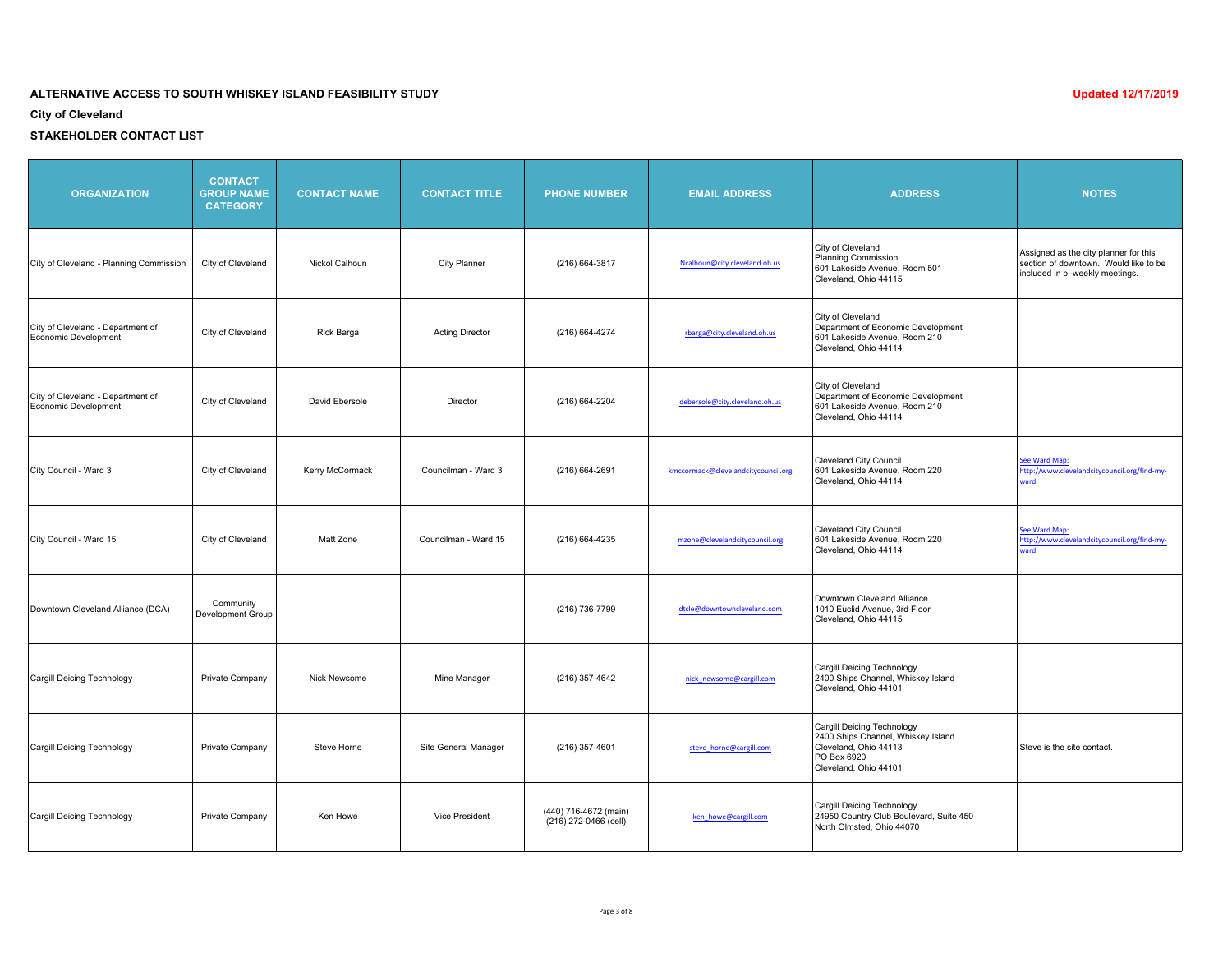**City of Cleveland**

| <b>ORGANIZATION</b>                                                       | <b>CONTACT</b><br><b>GROUP NAME</b><br><b>CATEGORY</b> | <b>CONTACT NAME</b>   | <b>CONTACT TITLE</b>                                                    | <b>PHONE NUMBER</b>                                                        | <b>EMAIL ADDRESS</b>            | <b>ADDRESS</b>                                                                                     | <b>NOTES</b> |
|---------------------------------------------------------------------------|--------------------------------------------------------|-----------------------|-------------------------------------------------------------------------|----------------------------------------------------------------------------|---------------------------------|----------------------------------------------------------------------------------------------------|--------------|
| Cargill Deicing Technology                                                | Private Company                                        | Tony DiPietro         | Strategic Account Manager                                               | (440) 716-4712 (main)<br>(440) 391-9564 (cell)                             | tony_dipietro@cargill.com       | Cargill Deicing Technology<br>24950 Country Club Boulevard, Suite 450<br>North Olmsted, Ohio 44070 |              |
| Ontario Stone Corporation                                                 | Private Company                                        | Carl R. Barricelli    | President                                                               | (216) 631-3645 (Whiskey<br>Island Dock)                                    | C.Barricelli@hotmail.com        | 1246 River Road<br>Cleveland, Ohio 44113                                                           |              |
| Ontario Stone Corporation                                                 | Private Company                                        | Marc A. Barricelli    | <b>Vice President</b>                                                   | (216) 631-3645 ext. 15 (office)<br>(216) 319-5300 (cell)                   | marcb@ontariostone.com          | 1246 River Road<br>Cleveland, Ohio 44113                                                           |              |
| Ontario Stone Corporation                                                 | Private Company                                        | David Jeras           | Accounts Receivable Manager                                             | (216) 631-3645 ext. 17 (office)<br>(216) 990-6403 (cell)                   | DaveJ@ontariostone.com          | 1246 River Road<br>Cleveland, Ohio 44113                                                           |              |
| Ontario Stone Corporation                                                 | Private Company                                        | David J. Latina       | Sales Representative                                                    | (440) 943-9556 Ext. 15 (office)<br>(216) 631-3645 (Whiskey<br>Island Dock) | dlatina@ontariostone.com        | 1246 River Road<br>Cleveland, Ohio 44113                                                           |              |
| Canadian Silica Industries Inc. (Previously<br>Sand Products Corporation) | Private Company                                        | Eric Strang           | Regional Director & Site<br>Contact                                     | 989-482-5122 (Cell)                                                        | eric.strang@laprairiegroup.com  | 295 Main Street, Suite 792<br>Buffalo, NY 14203                                                    |              |
| Canadian Silica Industries Inc. (Previously<br>Sand Products Corporation) | Private Company                                        | Eduardo Francisco, PE | Director of Operations                                                  | (403) 767-9942 Ext. 239<br>(403) 869-7335 (Cell)                           | ed.francisco@laprairiegroup.com | 702, 505-2nd St. SW<br>Calgary, AB T2P 1N8                                                         |              |
| Canadian Silica Industries Inc. (Previously<br>Sand Products Corporation) | Private Company                                        | Christopher Cline     | Superintendent- Cleveland<br>Operations, HSE Coordinator-<br>North East | (716) 388-6013 (Cell)                                                      | chris.cline@laprairiegroup.com  | 1 Ships Channel<br>Cleveland, Ohio 44113                                                           |              |
| The Great Lakes Towing Company                                            | Private Company                                        | Robert J. Zadkovich   | Vice President, Business<br>Development                                 | (216) 367-8130 (Office)<br>(216) 401-7355 (Cell)                           | rjz@thegreatlakesgroup.com      | The Great Lakes Towing Company<br>4500 Division Avenue<br>Cleveland, Ohio 44102                    |              |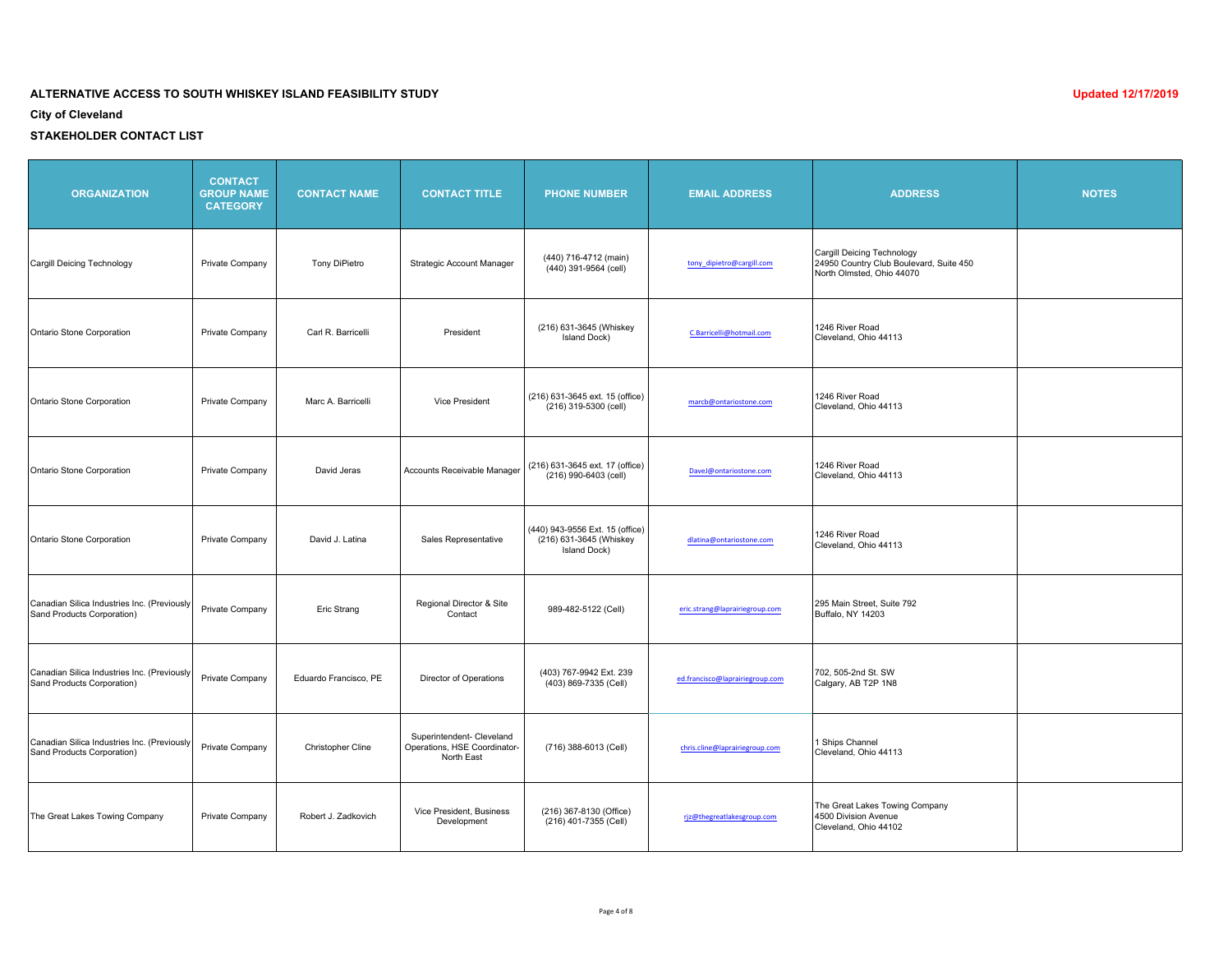**City of Cleveland**

| <b>ORGANIZATION</b>            | <b>CONTACT</b><br><b>GROUP NAME</b><br><b>CATEGORY</b> | <b>CONTACT NAME</b>      | <b>CONTACT TITLE</b>                         | <b>PHONE NUMBER</b>                              | <b>EMAIL ADDRESS</b>                  | <b>ADDRESS</b>                                                                                        | <b>NOTES</b>                                      |
|--------------------------------|--------------------------------------------------------|--------------------------|----------------------------------------------|--------------------------------------------------|---------------------------------------|-------------------------------------------------------------------------------------------------------|---------------------------------------------------|
| The Great Lakes Towing Company | Private Company                                        | Joseph P. Starck, Jr.    | President                                    | (216) 367-8126 (Office)<br>(216) 401-0121 (Cell) | jps@thegreatlakesgroup.com            | The Great Lakes Towing Company<br>4500 Division Avenue<br>Cleveland, Ohio 44102                       |                                                   |
| <b>Cleveland Metroparks</b>    | Local Agency                                           | Sean E. McDermott. PE    | Chief Planning and Design<br>Officer         | (216) 635-3258 (Office)<br>(440) 452-8765 (Cell) | sem1@clevelandmetroparks.com          | <b>Cleveland Metroparks</b><br>Administrative Offices<br>4101 Fulton Parkway<br>Cleveland, Ohio 44144 |                                                   |
| <b>Cleveland Metroparks</b>    | Local Agency                                           | <b>Tammy Oliver</b>      | Director of Project<br>Development           | (216) 635-3263 (Office)<br>(216) 618-9971 (Cell) | tmo@clevelandmetroparks.com           | <b>Cleveland Metroparks</b><br>Administrative Offices<br>4101 Fulton Parkway<br>Cleveland, Ohio 44144 |                                                   |
| <b>Cleveland Metroparks</b>    | Local Agency                                           | Sara Byrnes Maier        | Senior Strategic Park Planner                | (216) 635-3289                                   | sbm@clevelandmetroparks.com           | <b>Cleveland Metroparks</b><br>Administrative Offices<br>4101 Fulton Parkway<br>Cleveland, Ohio 44144 |                                                   |
| <b>Cleveland Metroparks</b>    | <b>Local Agency</b>                                    | Isaac D. Smith           | <b>Conservation Program</b><br>Manager       | (216) 635-3290                                   | ids@clevelandmetroparks.com           | <b>Cleveland Metroparks</b><br>Administrative Offices<br>4101 Fulton Parkway<br>Cleveland, Ohio 44144 |                                                   |
| <b>Cleveland Metroparks</b>    | Local Agency                                           | Kyle G. Baker            | Director of Real Estate                      | (216) 635-7011 (Office)<br>(216) 409-1609 (Cell) | kgb@clevelandmetroparks.com           | <b>Cleveland Metroparks</b><br>Administrative Offices<br>4101 Fulton Parkway<br>Cleveland, Ohio 44144 |                                                   |
| Port of Cleveland              | Local Agency                                           | Nicholas A. LaPointe, PE | Director, Planning and Capital<br>Dvelopment | (216) 377-1342 (Office)<br>(419) 349-7553 (Cell) | Nicholas.LaPointe@portofcleveland.com | 1100 West 9th St. Suite 300<br>Cleveland, OH 44113                                                    | Nicholas and Linda are main points of<br>contact. |
| Port of Cleveland              | Local Agency                                           | Linda Sternheimer        | Director, Urban Planning &<br>Development    | (216) 377-1348                                   | Linda.Sternheimer@portofcleveland.com | 1100 West 9th St. Suite 300<br>Cleveland, OH 44113                                                    | Nicholas and Linda are main points of<br>contact. |
| Port of Cleveland              | Local Agency                                           | David Gutheil            | <b>Chief Commercial Officer</b>              | (216) 377-1363 (Office)<br>(440) 935-3893 (Cell) | David.Gutheil@portofcleveland.com     | 1100 West 9th St. Suite 300<br>Cleveland, OH 44113                                                    | Nicholas and Linda are main points of<br>contact. |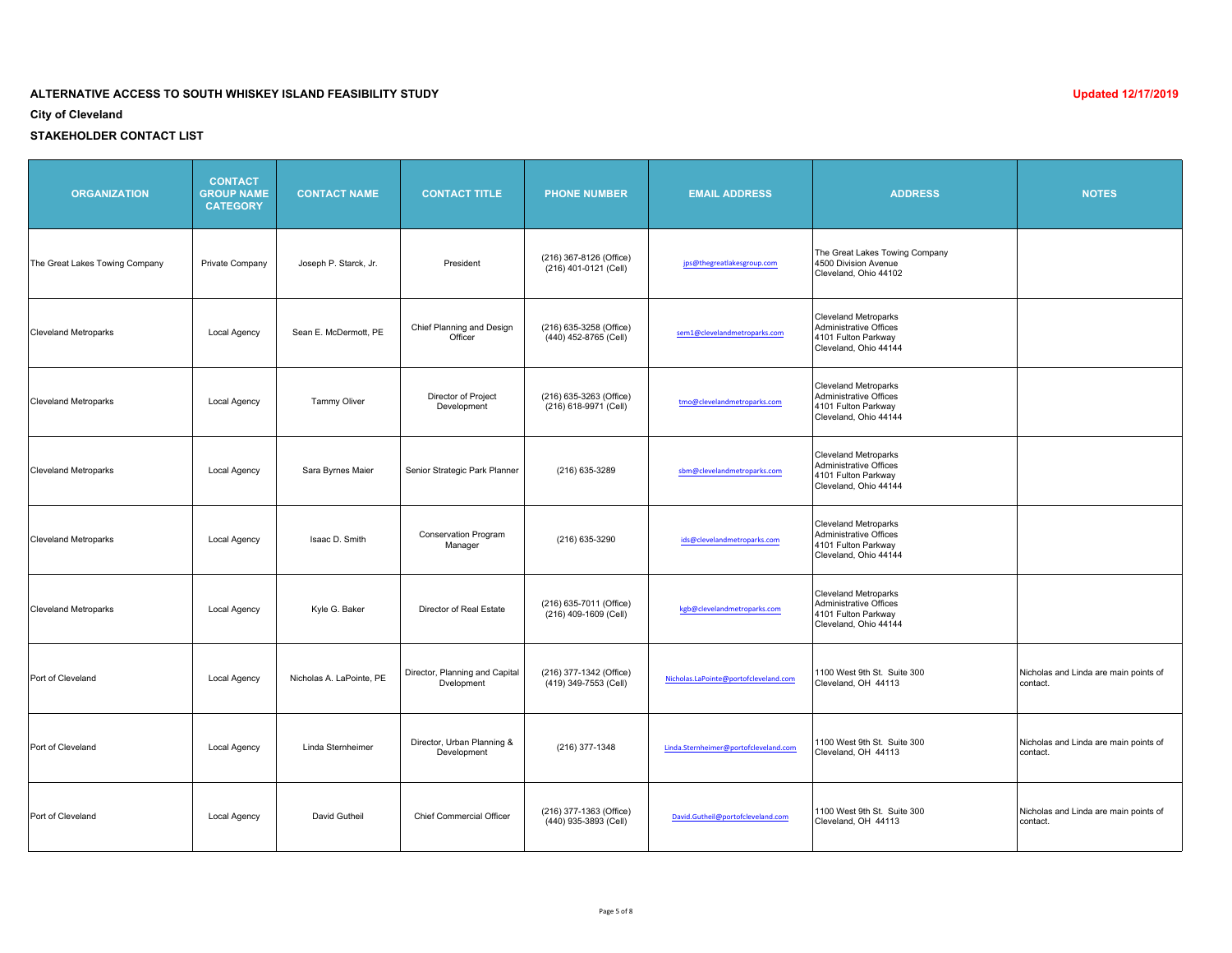**City of Cleveland**

| <b>ORGANIZATION</b>                                | <b>CONTACT</b><br><b>GROUP NAME</b><br><b>CATEGORY</b> | <b>CONTACT NAME</b> | <b>CONTACT TITLE</b>                    | <b>PHONE NUMBER</b>                             | <b>EMAIL ADDRESS</b>    | <b>ADDRESS</b>                                                                              | <b>NOTES</b>                                                             |
|----------------------------------------------------|--------------------------------------------------------|---------------------|-----------------------------------------|-------------------------------------------------|-------------------------|---------------------------------------------------------------------------------------------|--------------------------------------------------------------------------|
| Martin Associates                                  | Private Company                                        | Jeff Sweeney        | Economic & Transportation<br>Consultant | (717) 295-2428 (Office)<br>(717 371-4969 (Cell) | jeff@martinassoc.net    | 941 Wheatland Avenue, Suite 203<br>Lancaster, PA 17603                                      | Martin Associates is an economic<br>consultant for the Port of Cleveland |
| Flats Forward                                      | Non-Profit                                             |                     | Director                                | (216) 325-0990                                  |                         | 1010 Euclid Avenue, Suite 300<br>Cleveland, Ohio 44115                                      |                                                                          |
| Cuyahoga County Engineers Office                   | Local Agency                                           | Brendan G. Finn, PE | <b>Chief Section Engineer</b>           | (216) 348-3883                                  | bfinn@cuyahogacounty.us | Cuyahoga County Department of Public Works<br>2079 East 9th Street<br>Cleveland, Ohio 44115 |                                                                          |
| Ohio Department of Transportation -<br>District 12 | State Agency                                           | Mike Kubek          |                                         |                                                 |                         |                                                                                             |                                                                          |
| Ohio Department of Transportation -<br>District 12 | State Agency                                           | Gary Benesh         |                                         |                                                 |                         |                                                                                             |                                                                          |
| Ohio Department of Transportation -<br>District 12 | State Agency                                           | Natalie Conley      |                                         |                                                 |                         |                                                                                             |                                                                          |
| <b>NOACA</b>                                       | Local Agency                                           | Randy Lane          |                                         |                                                 |                         |                                                                                             |                                                                          |
| <b>NOACA</b>                                       | Local Agency                                           | Kathy Sarli         |                                         |                                                 |                         |                                                                                             |                                                                          |
| Cuyahoga Metropolitan Housing Authority            | Local Agency                                           | Cortney C. Crockett | Marketing & Communications<br>Director  | (216) 271-2065                                  | crockettc@cmha.net      | 8120 Kinsman Road<br>Cleveland, Ohio 44104                                                  |                                                                          |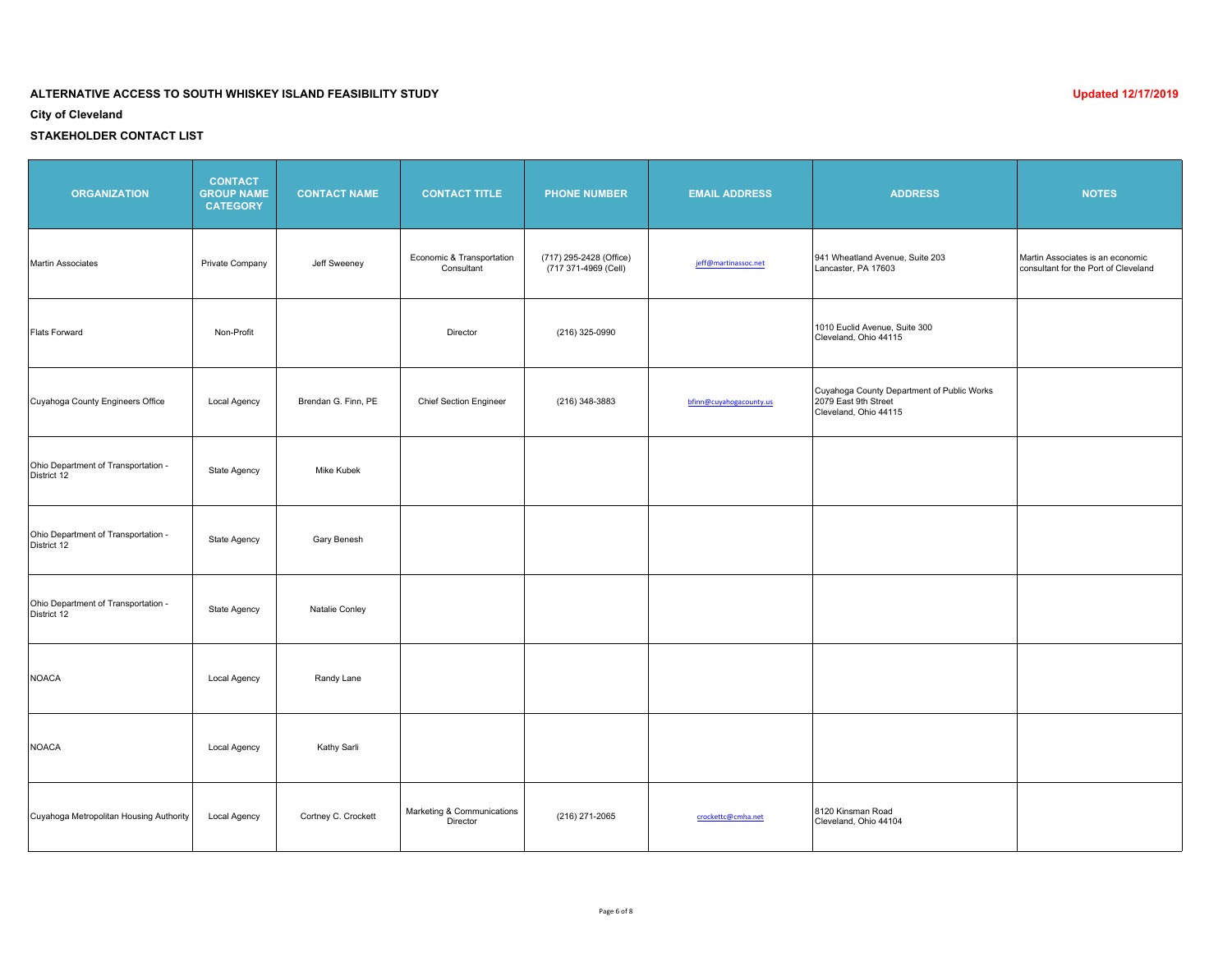**City of Cleveland**

| <b>ORGANIZATION</b>                                | <b>CONTACT</b><br><b>GROUP NAME</b><br><b>CATEGORY</b> | <b>CONTACT NAME</b>    | <b>CONTACT TITLE</b>                            | <b>PHONE NUMBER</b> | <b>EMAIL ADDRESS</b>        | <b>ADDRESS</b>                                                                                                                                    | <b>NOTES</b>                                                                                                        |
|----------------------------------------------------|--------------------------------------------------------|------------------------|-------------------------------------------------|---------------------|-----------------------------|---------------------------------------------------------------------------------------------------------------------------------------------------|---------------------------------------------------------------------------------------------------------------------|
| US Coast Guard                                     | Federal Agency                                         | Scot Striffler         | Commander, Ninth Coast<br><b>Guard District</b> | (216) 902-6087      | Scot.M.Striffler@uscg.mil   | United States Coast Guard<br>U.S. Department of Homeland Security<br>Civil Engineering Unit<br>1240 East 9th Street<br>Cleveland, Ohio 44199-2060 |                                                                                                                     |
| US Coast Guard                                     | <b>Federal Agency</b>                                  | <b>Blair Stanifer</b>  | <b>Bridge Management Specialist</b>             | (216) 902-6086      | William.B.Stanifer@uscg.mil | United States Coast Guard<br>U.S. Department of Homeland Security<br>Civil Engineering Unit<br>1240 East 9th Street<br>Cleveland, Ohio 44199-2060 | Blair is the main contact & would help<br>through permit process if rehabbed the<br>bridge or needed a new crossing |
| Ohio Environmental Protection Agency               | <b>State Agency</b>                                    | <b>Richard Blasick</b> |                                                 | (330) 963-1112      | Rich.Blasick@epa.ohio.gov   | Ohio Environmental Protection Agency<br>Northeast District Office<br>2110 East Aurora Road<br>Twinsburg, Ohio 44087                               |                                                                                                                     |
| US Environmental Protection Agency                 | Federal Agency                                         | Mary Beth Giancarlo    |                                                 | (312) 886-2253      | giancarlo.marybeth@epa.gov  | U.S. Environmental Protection Agency<br>Great Lakes National Program Office<br>77 W. Jackson Blvd G-17J<br>Chicago, IL 60604-3590                 | Information provided by OEPA because<br>their understanding she is the lead for the<br>filling of the CROC          |
| Whiskey Island Marina                              | Private Company                                        | Anne McCarthy          | <b>Operations Manager</b>                       | $(216)$ 631-1800    | am.fdlmarine@gmail.com      | 6500 Memorial Shoreway<br>Cleveland, OH 44102                                                                                                     | Met with A. McCarthy 10/22/2018                                                                                     |
| Sunset Grille and Whiskey Island Still &<br>Eatery | Private Company                                        | Anne McCarthy          | <b>Operations Manager</b>                       | $(216)$ 631-1800    | am.fdlmarine@gmail.com      | 6500 Memorial Shoreway<br>Cleveland, OH 44102                                                                                                     | Met with A. McCarthy 10/22/2018                                                                                     |
| Ivancic Marine                                     | Private Company                                        | <b>Brian Ivancic</b>   | Owner                                           | (216) 631-2628      | ivancicmarine@sbcglobal.net | 5300 Whiskey Island<br>Cleveland, OH 44102                                                                                                        | Met with a representative 8/7/18.                                                                                   |
| Channel Park Marina                                | Private Company                                        | <b>Brian Ivancic</b>   | Owner                                           | (216) 631-2628      | ivancicmarine@sbcglobal.net | 5300 Whiskey Island<br>Cleveland, OH 44102                                                                                                        | This firm is owned by Ivancic Marine.<br>Same info as above.                                                        |
| Olde River Yacht Club                              | Private Company                                        | Mike Teffer            | Commodore                                       | (216) 630-1079      | miketeffer@hotmail.com      | 4900 Whiskey Island<br>Cleveland, OH 44102                                                                                                        | Includes dockominiums                                                                                               |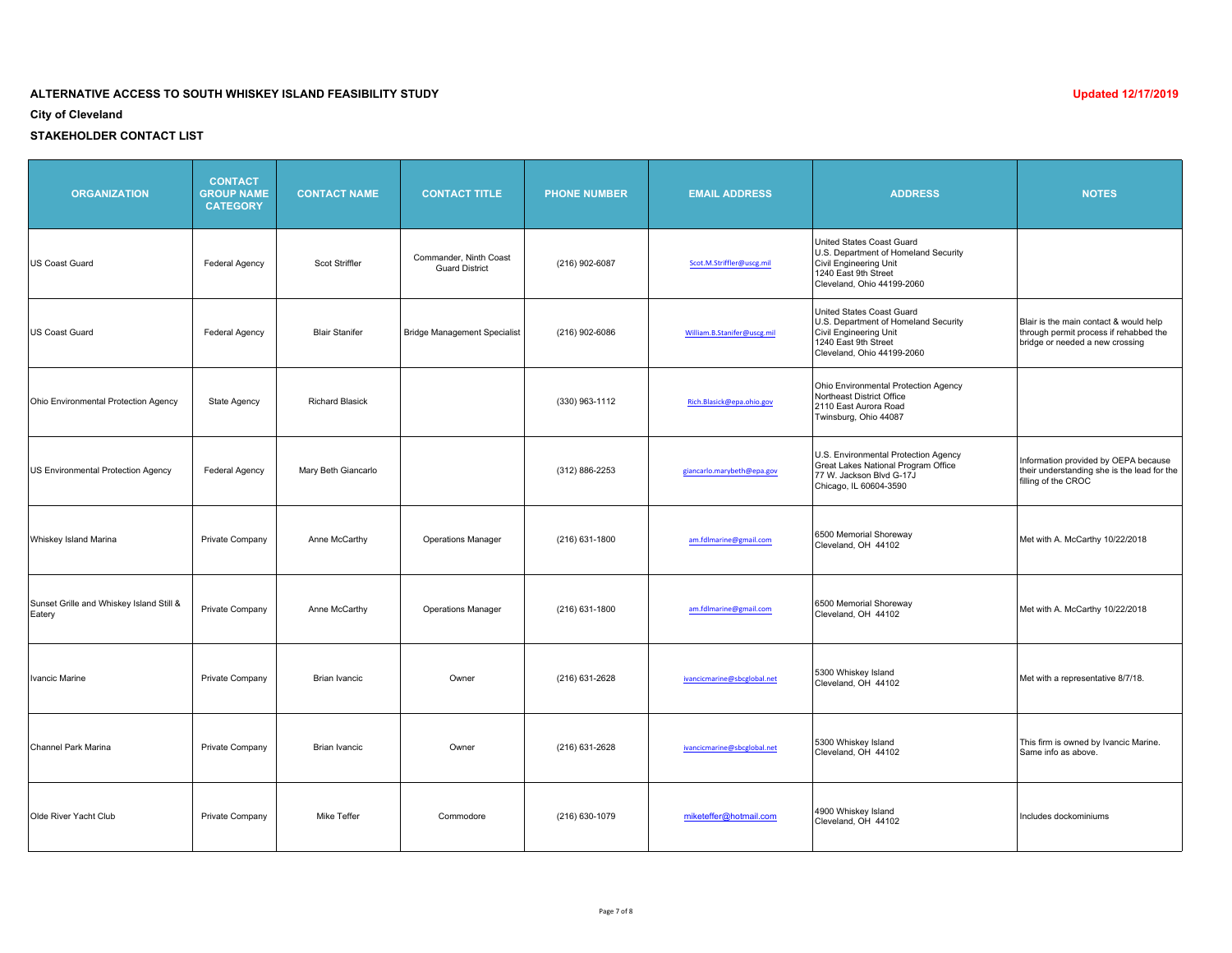**City of Cleveland**

| <b>ORGANIZATION</b>                                    | <b>CONTACT</b><br><b>GROUP NAME</b><br><b>CATEGORY</b> | <b>CONTACT NAME</b> | <b>CONTACT TITLE</b>                                           | <b>PHONE NUMBER</b>     | <b>EMAIL ADDRESS</b> | <b>ADDRESS</b>                                                           | <b>NOTES</b>                                                                                                            |
|--------------------------------------------------------|--------------------------------------------------------|---------------------|----------------------------------------------------------------|-------------------------|----------------------|--------------------------------------------------------------------------|-------------------------------------------------------------------------------------------------------------------------|
| Lake Carriers' Association                             | Private Company                                        | Tom Rayburn         | Director of Environmental and<br><b>Regulatory Affairs</b>     | (440) 333-9996 (Office) | rayburn@lcaships.com | 20325 Center Ridge Road<br>Suite 720<br>Rocky River, Ohio 44116          |                                                                                                                         |
| Lake Carriers' Association                             | Private Company                                        | James H.I. Weakley  | President                                                      |                         | weakley@lcaships.com | 20325 Center Ridge Road<br>Suite 720<br>Rocky River, Ohio 44116          |                                                                                                                         |
| Soap Box Derby                                         | Volunteer<br>Organization                              | Chris Dyer          | Co-President                                                   | (216) 898-2411          | cdyer@vcm.com        | Victory Capital<br>4900 Tiedeman Road, 4th Floor<br>Brooklyn, Ohio 44144 | This is a volunteer organization so this<br>information is the contact information for<br>his employer, Victory Capital |
| Detroit Shoreway Community<br>Development Organization | Community<br>Development Group                         | Jennifer Spencer    |                                                                | (216) 961-4242          | jspencer@dscdo.org   | 6516 Detroit Avenue, Suite 1                                             |                                                                                                                         |
| Ohio City, Inc.                                        | Community<br>Development Group                         | Tom McNair          | <b>Executive Director</b>                                      | (216) 781-3222          | tmcnair@ohiocity.org | 2525 Market Avenue                                                       |                                                                                                                         |
| Ohio City, Inc.                                        | Community<br>Development Group                         | <b>Ashley Shaw</b>  | Director of Neighborhood<br>Planning & Economic<br>Development | (216) 658-3054          | ashaw@ohiocity.org   | 2525 Market Avenue                                                       |                                                                                                                         |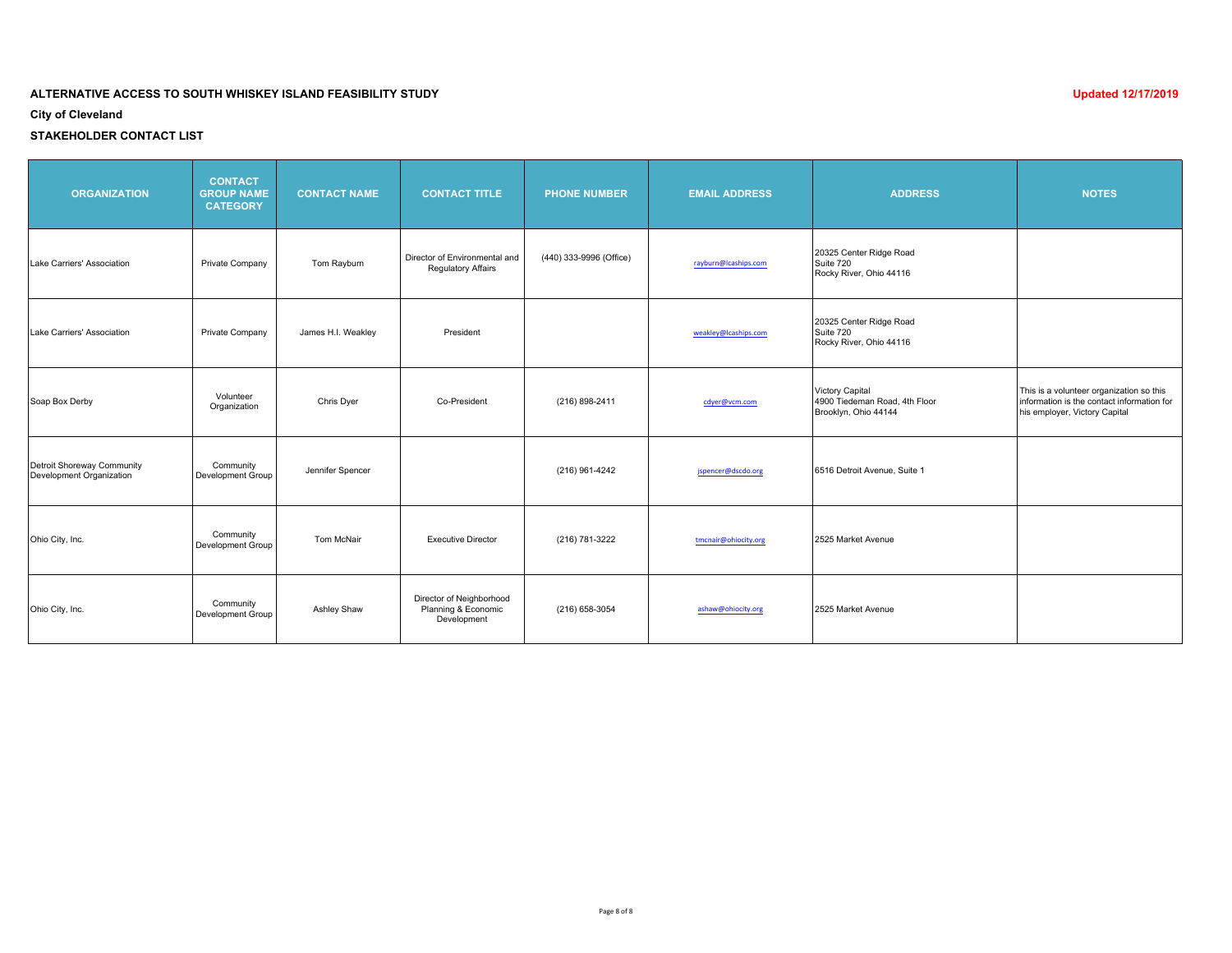#### **ALTERNATIVE ACCESS TO SOUTH WHISKEY ISLAND FEASIBILITY STUDY**

#### **City of Cleveland**

**STAKEHOLDER MEETING SUMMARY**

| <b>MEETING DATE</b> | <b>ORGANIZATION</b>                      | <b>AECOM TEAM</b><br><b>REPRESENTATIVE(S)</b>        | <b>STAKEHOLDER</b><br><b>ATTENDEES</b>                                                            | <b>CITY ATTENDEES</b>                     | <b>KEY DISCUSSION TOPICS</b>                                                                                                                                                                                                                                                                                                                                                          | <b>MAIN CONCERNS EXPRESSED</b>                                                                                                                                                                                                                                                                                                                                                                                                                                                                                                                                                                                                    |
|---------------------|------------------------------------------|------------------------------------------------------|---------------------------------------------------------------------------------------------------|-------------------------------------------|---------------------------------------------------------------------------------------------------------------------------------------------------------------------------------------------------------------------------------------------------------------------------------------------------------------------------------------------------------------------------------------|-----------------------------------------------------------------------------------------------------------------------------------------------------------------------------------------------------------------------------------------------------------------------------------------------------------------------------------------------------------------------------------------------------------------------------------------------------------------------------------------------------------------------------------------------------------------------------------------------------------------------------------|
| 7/30/2018           | Cargill Deicing<br>Technology            | Mike Woodring<br>Angie Marinucci                     | Steve Horne                                                                                       | Eva Vargas<br><b>Richard Ortman</b>       | Access to their property during initial site visit with the City. The purpose was for data<br>gathering, get a lay of the land, look at topography, get a feel for their<br>rail/trucking/barges/general operations to generally gain a better understanding of the                                                                                                                   | Access to their site for their barges (100 per season), rail, high truck traffic (600-800 trucks per day in peak season) and for<br>upplies to be shipped in to support mining (explosives delivered w/ police escort).<br>. Current operations (mining and loading onto barges/rail/trucks - order of priority based on capacity to haul salt)                                                                                                                                                                                                                                                                                   |
| 7/30/2018           | City of Cleveland<br>Division of Water   | Mike Woodring<br>Angie Marinucci                     | Jose Hernandez<br>Alex Margevicius<br>Maggie Rodgers<br><b>Becky Andrus</b><br>lerry Kinzel       | Eva Vargas<br>Richard Ortman              | Initial meeting to discuss their existing facitilities, upcoming security project and<br>proposed sian                                                                                                                                                                                                                                                                                | Closed and secure campus.<br>. Impacts to existing facilities and upcoming Morgran Access & Security project.<br>3. Approval for new sign location from the City.                                                                                                                                                                                                                                                                                                                                                                                                                                                                 |
| 8/7/2018            | Ivancic Marine/Channel<br>Park Marina    | David Bennett                                        |                                                                                                   |                                           | Initial meeting to discuss their existing facilities, priorities and future plans.                                                                                                                                                                                                                                                                                                    | . Reliability of the Willow Avenue Lift Bridge for access to and from their marina.<br>2. During peak times (mainly holidays) it is difficult to exit the yacht club by car.                                                                                                                                                                                                                                                                                                                                                                                                                                                      |
| 8/23/2018           | The Great Lakes<br><b>Towing Company</b> | Mike Woodring<br>Angie Marinucci                     | Robert Zadkovich<br>Joe Starck                                                                    | Eva Vargas                                | Initial meeting to discuss how they use their current site and how they intend to use their<br>expansion.                                                                                                                                                                                                                                                                             | . As much usable space as possible on current and future expansion with new parcels.<br>2. Maintain truck and reliable water access.<br>3. Dock tug boats at Whiskey Island location rather than Tower City location but need reliable bridge.<br>4. Large ships be able to go all the way to the west end of the CROC where their new facilities will extend.                                                                                                                                                                                                                                                                    |
| 8/24/2018           | Ohio EPA                                 | Jim Burns                                            |                                                                                                   |                                           | Do they know what the fill limits are of the CROC or any information about the project?                                                                                                                                                                                                                                                                                               | The USEPA is the lead with some OEPA involvement but Marybeth Giancarlo (USEPA) is the main contact for that project. If<br>our alternates would require additional filling they that would involve applying for a permit. If the work is great than 0.5 acres<br>hen and individual permit would be required and is expensive and coud take a year to receive. If the work is less than 0.5<br>acres a nationwide permit may be an option.                                                                                                                                                                                       |
| 8/28/2018           | The Port of Cleveland                    | Mike Woodrina<br>Angie Marinucci<br>David Bennett    | William Friedman - CEO<br>Nicholas LaPointe<br>Linda Sternheimer<br>David S. Gutheil              |                                           | Initial meeting to discuss how they use their current site (Bulk Terminal), any future<br>projects and their overall mission.                                                                                                                                                                                                                                                         | Fstablish truck access to the bulk terminal<br>. Advocates for Cleveland Metroparks Trail Connection.<br>3. Advocates for all maritime, particularly commercial/industrial users, and don't want these uses harmed.                                                                                                                                                                                                                                                                                                                                                                                                               |
| 8/28/2018           | United States Coast<br>Guard             | Mike Woodrina<br>Angie Marinucci                     | <b>Blair Stanifer</b><br>Scot Striffler<br>Lee Soule                                              |                                           | Initial meeting to discuss their requirement, mission and permit process.                                                                                                                                                                                                                                                                                                             | . Primary goal is to meet reasonable needs of navigation. Reliability of a moveable bridge or no bridge over Old River.<br>2. A new crossing would require a permit. Use 100' vertical clearance as a guide but not required over Old River. Final<br>decision on vertical clearance would be up their discretion<br>3. Secondary means to access South Whiskey Island even if bridge were replaced.                                                                                                                                                                                                                              |
| 9/4/2018            | Cuyahoga County                          | Angie Marinucci                                      | <b>Brendan Finn</b>                                                                               |                                           | Initial phone call to see if the County owned any infrastructure in the study area. We<br>found out that they did own the bridge over the Port of Cleveland tracks when it was<br>built but has since been turned over to the Cleveland Metroparks. The County placard is N/A<br>shown on the bridge but the County no longer owns this or any other assets within the<br>study area. |                                                                                                                                                                                                                                                                                                                                                                                                                                                                                                                                                                                                                                   |
| 9/4/2018            | Norfolk Southern                         | Mike Woodring<br>Angie Marinucci<br>Enency Jean-Mary | Aaron Katrancha                                                                                   | Eva Vargas<br>Richard Ortman<br>Tom Boyer | Initial meeting to discuss their existing facitilities, operations, priorities, future plans and<br>preliminary engineering agreement                                                                                                                                                                                                                                                 | Disrupting NS access at the bulk terminal. Concerned with adding congestion due to truck access to the bulk terminal<br>ecause the current loop track is performing well. The train cars back up to provide relief/staging track along the current loop.<br>. Adding trucks to the bulk terminal would add competition. Open to finding a way where the truck and rail access can co-<br>exist                                                                                                                                                                                                                                    |
| 9/18/2018           | Ontario Stone Products Angie Marinucci   | Mike Woodring<br>David Bennett                       | Carl Barricelli<br>Marc Barricelli<br>David Jeras                                                 |                                           | Initial meeting to discuss their existing facilities, priorities and future plans.                                                                                                                                                                                                                                                                                                    | Access to their site for their barges (1-2 per week), no rail, truck traffic (40-50 trucks per day in peak season).<br>2. Current operations (ship material in, stockpile then truck material out). Main office (headquarters) and 25% of the material<br>stockpiled north of the Willow Avenue Lift Bridge. The additional 75% of the material is stored south of the bridge. Both<br>locations required because of the 35 different materials and can't allow cross contamination.                                                                                                                                              |
| 9/18/2018           | <b>Cleveland Metroparks</b>              | Angie Marinucci<br>Mike Woodring                     | Brian Zimmerman - CEO<br>Sean McDermott<br>Sara Byrnes Maier<br><b>Issacs Smith</b><br>Kyle Baker |                                           | Initial meeting to discuss their existing facilities, priorities and future plans.                                                                                                                                                                                                                                                                                                    | . Need direct connection, not acceptable to have to go around. Open to the idea of elevators if existing bridge is left in place<br>and in the up position.<br>2. Protecting investments and quality of life.<br>3. Keep dirty/noisy truck traffic away from pedestrians and not thru the park.                                                                                                                                                                                                                                                                                                                                   |
| 9/20/2028           | Norfolk Southern                         | Angie Marinucci<br>Mike Woodring                     | Jeff Allen<br>Scott Steele                                                                        |                                           | Initial meeting with local staff to discuss their existing facitilities, operations, priorities and<br>future plans.                                                                                                                                                                                                                                                                  | . Disrupting NS mainline tracks.                                                                                                                                                                                                                                                                                                                                                                                                                                                                                                                                                                                                  |
| 9/20/2028           | Lake Carriers'<br>Association            | David Bennett                                        | James Weakley<br>Glen Nekvasil                                                                    |                                           | Initial meeting to discuss their operations and potential concerns.                                                                                                                                                                                                                                                                                                                   | . Primary goal is to represent ships that travel the Great Lakes and mostly deal with ships along the Cuyahoga River.<br>2. Would like to be part of the conversation if a new lift bridge is built because would like input into ship clearances. More<br>concerned about the reliability of the NS lift bridge over the Cuyahoga River than the Willow Avenue Lift Bridge over the Old                                                                                                                                                                                                                                          |
| 9/21/2018           | NOACA & ODOT                             | Mike Woodring<br>Angie Marinucci<br>Vanessa Nghiem   | Keith Hamilton (ODOT)<br>Brian Blayney (NOACA)                                                    |                                           | Initial meeting to provide ODOT and NOACA a background on the project and discuss<br>access off the Shoreway and the Federal truck routes.                                                                                                                                                                                                                                            | 1. In late 1960's, Shoreway was established as a truck route and at the same time westbound truck traffic prohibition started.<br>. Shoreway is probably not an LA ROW and functional classification was changed to an arterial.<br>3. Planning of the shoreway project was in 2007 and at that time a signalized intersection would have probably degraded the<br>Level of Service too much on the State Route. Need to evaluate the capacity of a signalized intersection but suspect it may fail<br>in peak hours. Could be argued it works all other time and access benefits (among other things) are worth it. Perspectives |

**Updated 8/16/2021**

have changed over the last 10 years.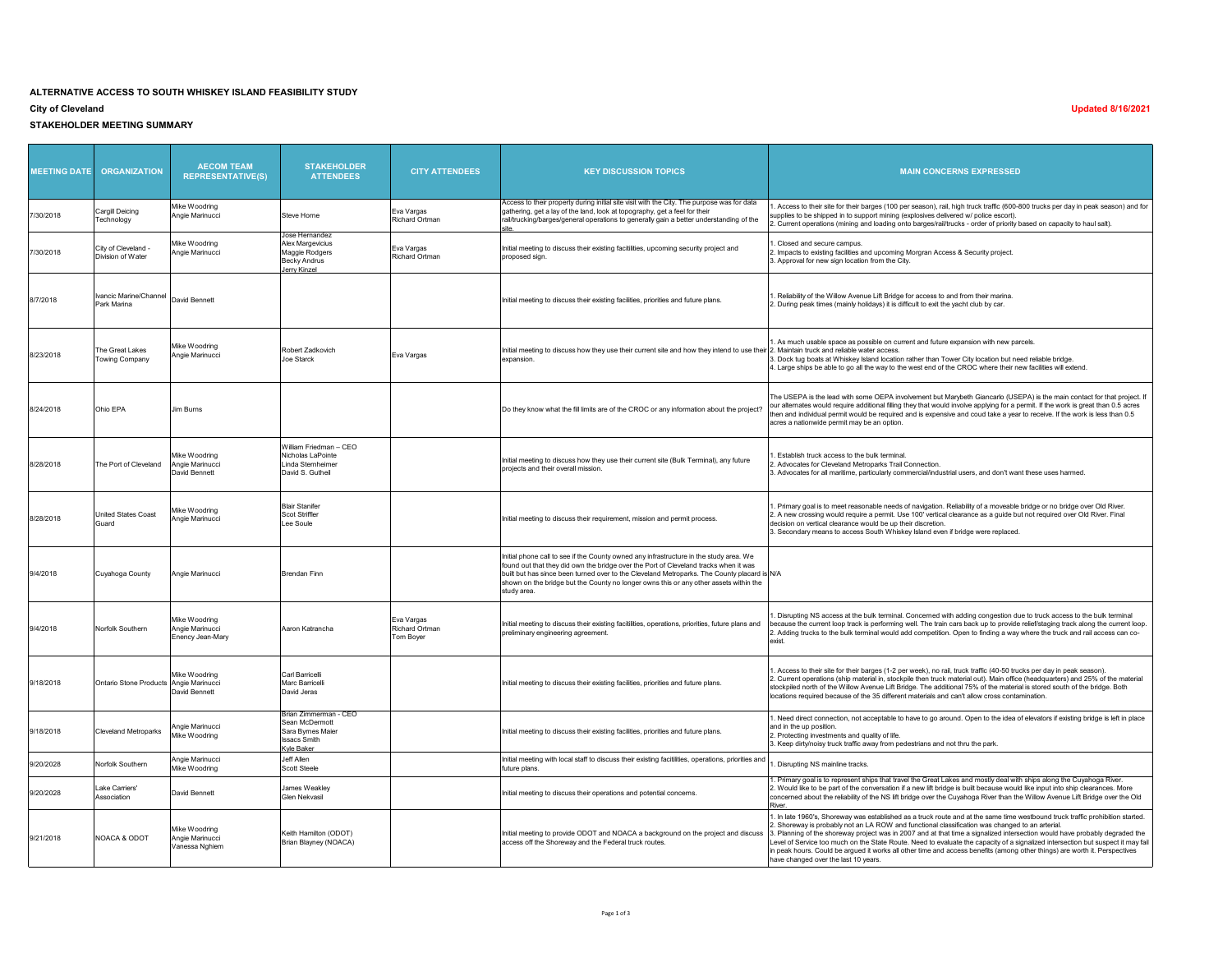## **ALTERNATIVE ACCESS TO SOUTH WHISKEY ISLAND FEASIBILITY STUDY**

#### **City of Cleveland**

**STAKEHOLDER MEETING SUMMARY**

 $\overline{\phantom{a}}$ 

| <b>MEETING DATE</b> | <b>ORGANIZATION</b>                                                                | <b>AECOM TEAM</b><br><b>REPRESENTATIVE(S)</b>            | <b>STAKEHOLDER</b><br><b>ATTENDEES</b>                                                                                                 | <b>CITY ATTENDEES</b>        | <b>KEY DISCUSSION TOPICS</b>                                                                                                                                                                                                                     | <b>MAIN CONCERNS EXPRESSED</b>                                                                                                                                                                                                                                                                                                                                                                                                                                                                                                                                                                                                                                                                                                                                                                                                                                                                                                                |
|---------------------|------------------------------------------------------------------------------------|----------------------------------------------------------|----------------------------------------------------------------------------------------------------------------------------------------|------------------------------|--------------------------------------------------------------------------------------------------------------------------------------------------------------------------------------------------------------------------------------------------|-----------------------------------------------------------------------------------------------------------------------------------------------------------------------------------------------------------------------------------------------------------------------------------------------------------------------------------------------------------------------------------------------------------------------------------------------------------------------------------------------------------------------------------------------------------------------------------------------------------------------------------------------------------------------------------------------------------------------------------------------------------------------------------------------------------------------------------------------------------------------------------------------------------------------------------------------|
| 9/27/2018           | Canadian Silica<br>Industries (previously<br>Sand Products)                        | Mike Woodring<br>Angie Marinucci<br>David Bennett        | Eric Strang                                                                                                                            |                              | Initial meeting to discuss their existing facilities, priorities and future plans.                                                                                                                                                               | I. Access to their site for their barges (10-17 per year), no rail, truck traffic (15-20 trucks per day in peak season). Reliability of<br>the Willow Avenue Lift Bridge is a concern and annoyance to the employees, less critical for business. Have had employees<br>stuck for numerous hours after the shift change on a Friday night. Rely on the bridge to stay in business.<br>2. Current operations (ship material in, stockpile then truck material out). 2 types of sand (fine & coarse), dry it onsite and store<br>in silos. Customers don't have the ability to receive their products via rail.<br>3. Availability of additional land and unreliability of the bridge holds them back from expanding. Own approximately 25' into the<br>Old River channel but it has eroded away. If they were to put in a sheet pile wall to gain this land back then Cargill wouldn't be<br>able to access their site with the large vessels. |
| 10/3/2018           | Norfolk Southern                                                                   | Mike Woodrina<br>Angie Marinucci<br>James Rhoad-Drogalis | E.W. Chambers<br>Will McGee                                                                                                            | Richard Ortman               | Meeting to discuss the background of the feasibility study, preliminary engineering<br>agreement between NS and AECOM, conceptual alternatives, NS internal<br>review/approval process, existing rail facilities and any planned rail expansion. | . No permanent at-grade crossings but open to temporary at-grade crossings. Temporary at-grade crossings will still require<br>formal approval<br>2. Planning for future widening of the mainline tracks through this study area. The current bridge crossing over the Port of<br>Cleveland Bulk Terminal tracks ("mouse hole") doesn't accommodate the additional tracks but widening the bridge would be<br>completed with the future track widening.                                                                                                                                                                                                                                                                                                                                                                                                                                                                                       |
| 10/12/2018          | Olde River Yacht Club                                                              | David Bennett                                            | Mike Teffer                                                                                                                            |                              | Initial meeting to discuss their existing facilities, priorities and future plans.                                                                                                                                                               | . Reliability of the Willow Avenue Lift Bridge for access to and from their marina.<br>2. During peak times (mainly holidays) it is difficult to exit the yacht club by car. Mentioned the City is considering a 4-way stop<br>where their drive intersects with Whiskey Island Drive. W 73rd traffic movements have improved with new roundabout.                                                                                                                                                                                                                                                                                                                                                                                                                                                                                                                                                                                            |
| 10/22/2018          | Whiskey Island Marina David Bennett                                                |                                                          | Anne McCarthy                                                                                                                          |                              | Initial meeting to discuss exisitng facilities and priorities                                                                                                                                                                                    | 1. Limited access to their facility. The Roundabout at W. 73rd gets backed up whenever there is an event at Edgewater<br>Beach. Whiskey Island Drive is the only way to reach the Marina and The Still & Eatery.                                                                                                                                                                                                                                                                                                                                                                                                                                                                                                                                                                                                                                                                                                                              |
| 10/31/2018          | Cuyahoga Metropolitan<br><b>Housing Authority</b>                                  | Mike Woodring<br>Angie Marinucci<br>David Bennett        | Jeffrey Patterson<br><b>Cortney Crockett</b><br>Carla Haren                                                                            |                              | Initial meeting to discuss exisitng facilities and priorities                                                                                                                                                                                    | . Connectivity to other areas/neighborhoods and community assets including Wendy Park.<br>2. Access, walkability and safety for pedestrians (including wheel chairs).                                                                                                                                                                                                                                                                                                                                                                                                                                                                                                                                                                                                                                                                                                                                                                         |
| 11/28/2018          | <b>United States Coast</b><br>Guard                                                | Mike Woodrina<br>Angie Marinucci<br>Don Yetter           | <b>Blair Stanifer</b>                                                                                                                  |                              | Follow-up meeting to discuss specifics on the width of the Old River federal channel.                                                                                                                                                            | . Confirmed federal channel widths along Old River and the ability to have bridge abutments/structure items within the blue<br>shaded area on the NOAA map. Work within the federal channel would be very difficult to get approved.                                                                                                                                                                                                                                                                                                                                                                                                                                                                                                                                                                                                                                                                                                          |
| 12/3/2018           | Great Lakes Towing                                                                 | Mike Woodring<br>Angie Marinucci<br>David Bennett        | Robert Zadkovich                                                                                                                       |                              | Follow-up meeting where Alternatives were presented. Alternatives were as of the<br>morning if 12/3/18 and were still considered to be Draft/Conceptual. Also, the<br>alternatives were currently being vetted by NS.                            | Concerned about the location of the long fixed bridge alternative related to their property and office building. Also oncerned<br>about alternatives which affect their plans for expansion on the new parcels they are obtaining from the City.<br>2. Requested advanced notice on the public meeting date.                                                                                                                                                                                                                                                                                                                                                                                                                                                                                                                                                                                                                                  |
| 12/3/2018           | <b>Cleveland Metroparks</b>                                                        | Mike Woodring<br>Angie Marinucci<br>David Bennett        | Sean McDermott<br>Sara Byrnes Maier<br><b>Issacs Smith</b><br>Kyle Baker<br>Tammy Oliver                                               |                              | Follow-up meeting where Alternatives were presented. Alternatives were as of the<br>morning if 12/3/18 and were still considered to be Draft/Conceptual. Also, the<br>alternatives were currently being vetted by NS.                            | . Damage done to the roundabout and Whiskey Island Drive during a temporary situation.<br>2. Land use adherence to previously completed master plans.<br>3. Holistic approach to not just serving trucks but also pedestrians, cyclists, etc.                                                                                                                                                                                                                                                                                                                                                                                                                                                                                                                                                                                                                                                                                                 |
| 6/19/2019           | City of Cleveland -<br>Division of Water                                           | Mike Woodring<br>Rob Jankovsky                           | Jose Hemandez<br><b>Becky Andrus</b>                                                                                                   | Eva Vargas<br>Richard Ortman | Meeting to discuss how the project and alternatives have evolved since the previous<br>meeting.                                                                                                                                                  | . Closed and secure campus.<br>. Impacts to existing facilities and upcoming Morgran Access & Security project.<br>3. Approval for new sign location from the City.                                                                                                                                                                                                                                                                                                                                                                                                                                                                                                                                                                                                                                                                                                                                                                           |
| 7/25/2019           | City of Cleveland -<br>Department of Public<br>Health - Division of Air<br>Quality | Mike Woodring<br>Rob Jankovsky                           | Bryan Sokolowski                                                                                                                       |                              | Meeting to gather information on air quality within the study limits.                                                                                                                                                                            | There is an existing monitoring station (Fire House No. 4) which can be used to obtain existing air quality information but is far<br>from the study limits. The only real way to monitor if there is an air quality issue at our site would be to set-up a mobile<br>monitoring station.                                                                                                                                                                                                                                                                                                                                                                                                                                                                                                                                                                                                                                                     |
| 8/1/2019            | Cuyahoga Metropolitan Mike Woodring<br><b>Housing Authority</b>                    | Rob Jankovsky                                            | Jeffrey Patterson<br>Cortney Crockett<br>Jeffrey Wade<br>Michael Shea                                                                  | Eva Vargas<br>Nickol Calhoun | Follow-up meeting to give an overview of the project goals and an explanation of how<br>the alternatives have progressed since the last meeting with CMHA.                                                                                       | Residents feel isolated by the Shoreway and other surroundings.<br>. Truck traffic behind Lakeview Terrrace.<br>2. Would like this study integrated into one larger master plan for the area since land uses have been changing.                                                                                                                                                                                                                                                                                                                                                                                                                                                                                                                                                                                                                                                                                                              |
| 9/4/2019            | Cuyahoga Metropolitan<br><b>Housing Authority</b>                                  | Mike Woodring<br>Rob Jankovsky<br>David Bennett          | Residents Lakeview Tower<br>Residents Lakeview Terrace<br>Jeffrey Patterson<br><b>Cortney Crockett</b><br>Jeffrey Wade<br>Michael Shea | Eva Vargas<br>Nickol Calhoun | Initial meeting with the residents of Lakeview Tower and Lakeview Terrace to provide an<br>overview of the project goals and an explanation of the current 5 alternatives.                                                                       | 1. Truck traffic, especially through the neighborhoods. Concerns with safety, reduction in on-street parking, deterioration of the<br>roads<br>2. Very little information about development in surrounding neighborhoods and any other changes that may be occuring                                                                                                                                                                                                                                                                                                                                                                                                                                                                                                                                                                                                                                                                           |

### **Updated 8/16/2021**